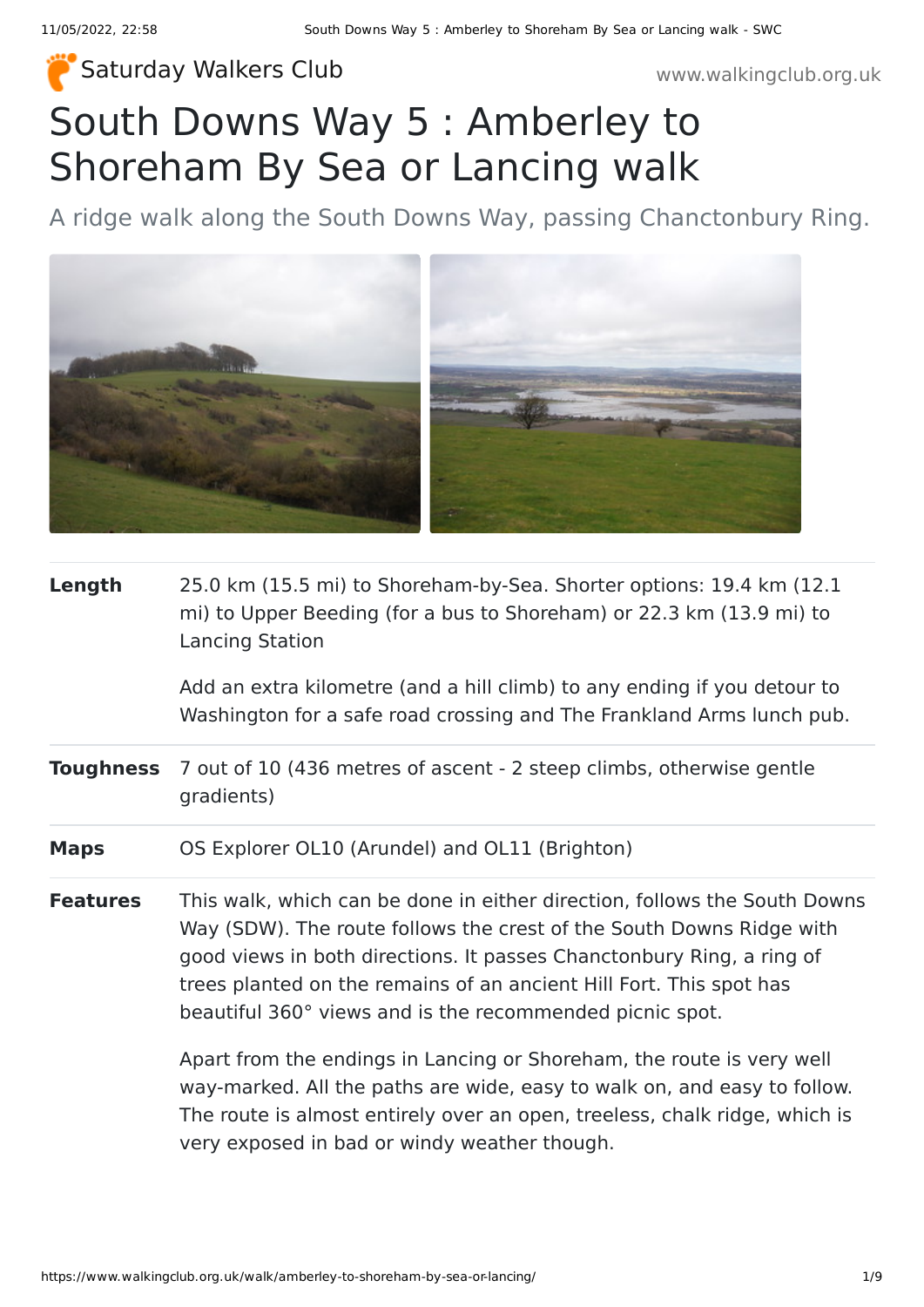At the halfway point, there is a break in the ridge, where the route crosses the busy A24 dual carriageway. There is a wide grassy median, so you can cross in stages. There is a longer 'via Washington alternative' which avoids this crossing and passes a walker friendly pub.

This walk can be done with the help of an OS map (or by printing the map segments), but the instructions below alone are sufficient.

There is an official South Downs Way drinking water tap just before the A24 road crossing.

| <b>Walk</b><br><b>Options</b> | • Lunch Detour - The waymarked "via Washington" alternative SDW<br>route - this avoids a busy route and passes a pub - 1 kilometre longer<br>• Several minor alterations to the route for better views, either through<br>Access Land or over hilltops, are shown on the route map and also<br>mentioned in the directions.<br>• The only problem with this walk is the ending! The alternatives, in<br>order:<br>Finish in Upper Beeding and catch a regular bus to Shoreham-by-<br>$\circ$<br>Sea station. It's a pretty ending and has some tea options, but<br>does have the added complication of a short bus journey to<br>Shoreham station.<br>• Leave the ridge, and follow the low level River Adur path to<br>Shoreham, passing the idyllic Grade I listed St Botolph's Church (its<br>decline began in the 1350s) along the way.<br>o Continue to Lancing - with some dreary road walking through<br>suburbia.<br>• Walk all the way to Shoreham. This is an interesting and scenic<br>route, but makes for a long walk.<br>○ A few minutes extra take you to Shoreham's town centre, with its<br>pedestrian bridge over an estuary to the beach.<br>• Reverse the walk, starting in Lancing or Shoreham. Amberley has a<br>nice pub and riverside tea garden to finish. |  |  |  |
|-------------------------------|-------------------------------------------------------------------------------------------------------------------------------------------------------------------------------------------------------------------------------------------------------------------------------------------------------------------------------------------------------------------------------------------------------------------------------------------------------------------------------------------------------------------------------------------------------------------------------------------------------------------------------------------------------------------------------------------------------------------------------------------------------------------------------------------------------------------------------------------------------------------------------------------------------------------------------------------------------------------------------------------------------------------------------------------------------------------------------------------------------------------------------------------------------------------------------------------------------------------------------------------------------------------------------------|--|--|--|
| <b>Travel</b>                 | Buy a return to Ford. Amberley and Shoreham/Lancing are on different<br>lines, but a ticket to Ford (where the two lines converge) is the same<br>price as Lancing, and is valid for both stations.<br>• To Amberley : 1 train an hour, about 1 hr 30, from London Victoria.<br>• From Lancing and Shoreham-by-Sea : 4 trains an hour, about 1 hr 15,<br>to London Victoria (some require a change at either Hove or Brighton)<br>• From Bramber/Upper Beeding: The number 2 bus goes to Shoreham-<br>by-Sea. It leaves from opposite the Castle Hotel in Bramber,<br>approximately hourly on xx.39 (or a few minutes after that) Mon-Sat                                                                                                                                                                                                                                                                                                                                                                                                                                                                                                                                                                                                                                           |  |  |  |

and xx.23 to 17.23, then 18.33 on Sun; and a few minutes later in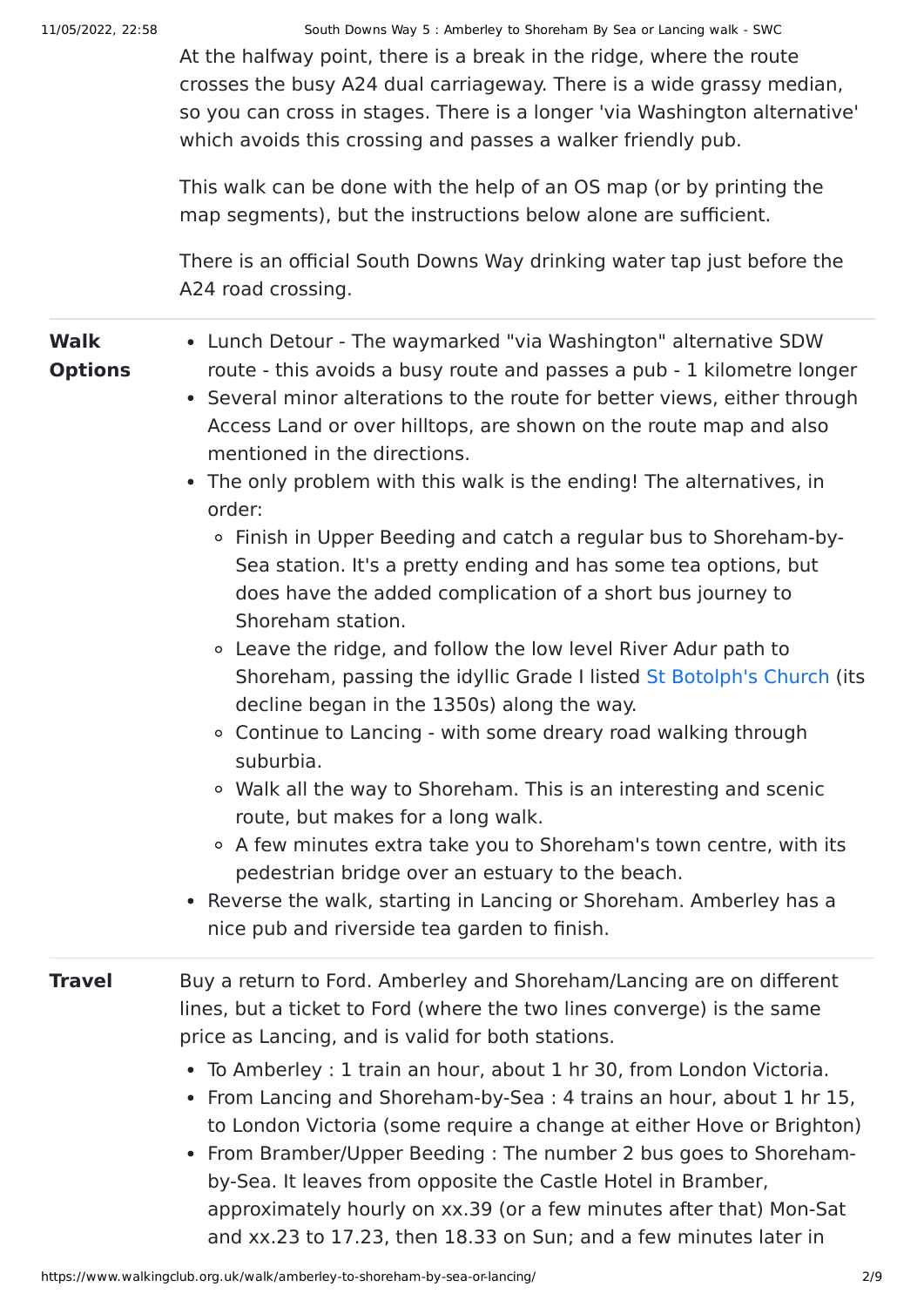|  | 11/05/2022, 22:58 |  |
|--|-------------------|--|
|  |                   |  |

South Downs Way 5 : Amberley to Shoreham By Sea or Lancing walk - SWC

Upper Beeding, opposite The Rising Sun (times and frequency as of 02/20).

Suggested Train: Take the train closest to 9:45 from Victoria.

By car - check. Up to two changes, about an hour to return to your car (Amberley to/from Shoreham or Lancing).

**Lunch** The main walk is a picnic walk only.

The 'via Washington alternative' passes the **[The Frankland Arms](https://thefranklandarms.com/)** (01903 891405) in Washington [Jan-20 : reopened, mains  $\sim$  £10]

#### **Tea** Finish in Lancing: to do

Finish in Upper Beeding : two very nice pubs, the Bridge Inn and the Kings Head.

Finish in Shoreham : there are several nice, if pricey, pubs by the river on the way to the station, with outside terraces at the back overlooking the river.

Shoreham Beach : pub, convenience store selling coffee and cakes.

**Swimming** "Lancing has a beach, and so does Shoreham-by-Sea. If coming from Bramber or Upper Beeding by bus, to get to the beach, get off the bus just after the shopping area of Shoreham, and cross the footbridge across the harbour. See the end of the main walk directions for more details.

#### **South Downs Way** This walk is one of 9 stages of the South Downs Way - a 109 mile national long distance path - that traverses the South Downs National Park in South East England.

**Help Us!** After the walk, we would love to get your [feedback](https://www.walkingclub.org.uk/walk/amberley-to-shoreham-by-sea-or-lancing/comments.html)

You can upload photos to the **integrat C** [SWC Group on Flickr](http://www.flickr.com/groups/swc) (upload your photos) and videos to  $\triangleright$  Youtube. This walk's tags are:



#### **By Car Start** BN18 9LT **Finish**BN43 5WX

**Help** National Rail: 03457 48 49 50 • Travelline (bus times): 0871 200 22 33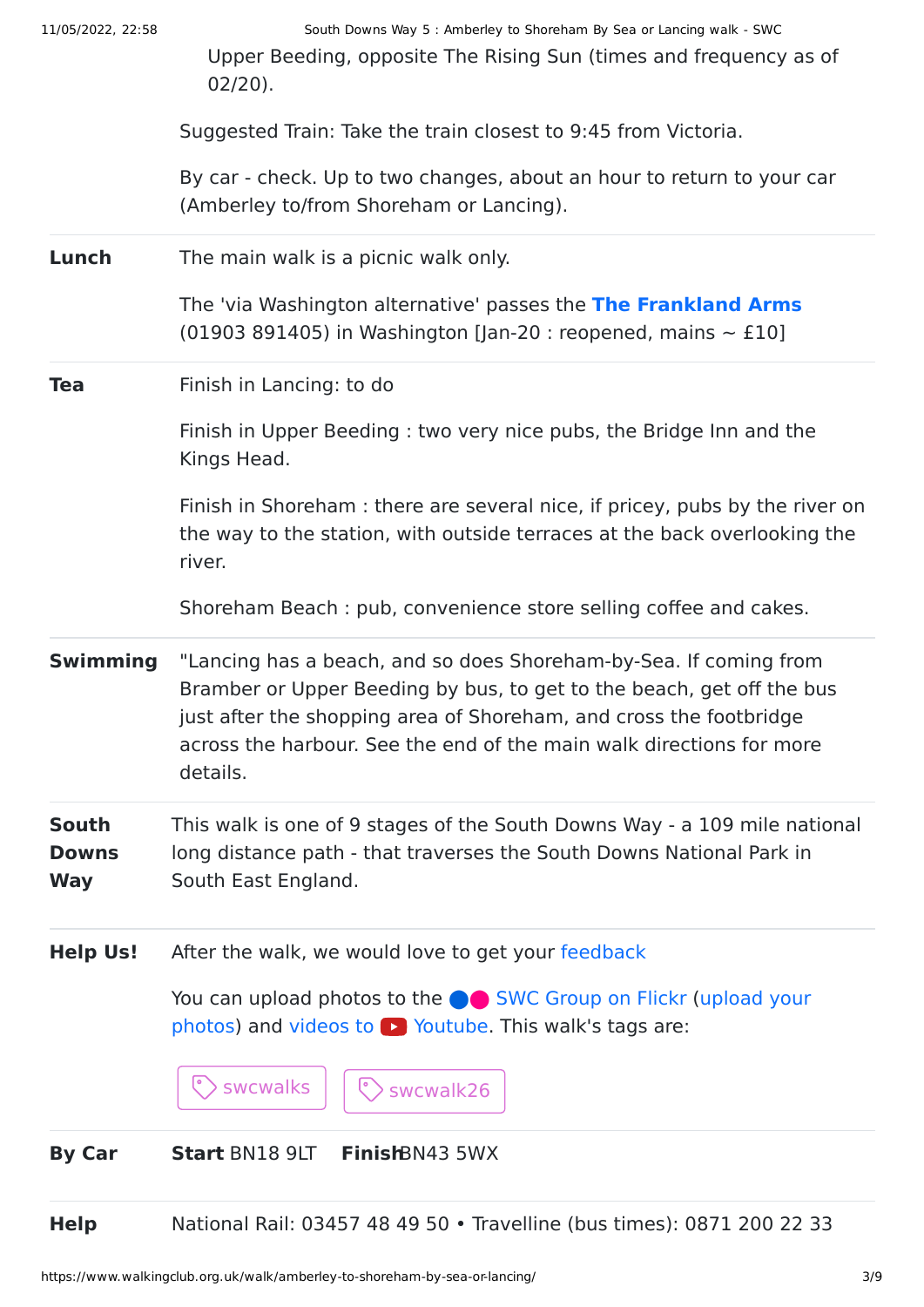(12p/min) • TFL (London) : 0343 222 1234

#### **Version** Mar-21 **[Andrew](https://www.walkingclub.org.uk/walks/andrew.html)**

**Copyright** [© Saturday Walkers Club.](https://www.walkingclub.org.uk/site/license.shtml) All Rights Reserved. No commercial use. No copying. No derivatives. Free with attribution for one time noncommercial use only. www.walkingclub.org.uk/site/license.shtml

## Walk Directions

- 1. Leaving **Amberley station,** turn left and walk down to and across the main road, then turn right along the opposite pavement and follow the road past the entrance to Amberley Museum. In 60 metres the footpath continues to the left of a hedge for 150 metres.
- 2. In 35 metres turn right across the main road and up High Titten (lane) with the **South Downs Way (SDW)**, signposted in 25 metres ('Washington Village 6 1/4 miles').
- 3. Follow the waymarked SDW, leaving the road for a path, which continues for several kilometres, passing two car parks.

#### **In more detail:**

- 1. At the top of the rise (with views on the left to Amberley Castle and Amberley Wild Brooks), where a road and the Wey-South Path join from the left, keep straight on. In another 100 metres, fork left between wooden barriers up a gravel path, signposted South Downs Way on the right.
- 2. In 50 metres go through a wooden gate and in 270 metres, where the slope levels out, a farm track joins from the right behind (a signposted restricted byway). In 50 metres go through a wooden gate to the left of a double metal field gate and follow the track straight on up the ridge (Amberley Mount), ignoring another track to the right.
- 3. In 400 metres, at the top, you pass through a wooden gate to the left of a wooden field gate. Here you can **either** remain on the track, **or** go through the kissing gate to the left, into Access Land (Springhead Estate) which gives you a better view from the escarpment. **If continuing through the Access Land**, in 950 metres you cross a stile (to the side of some metal field gates) by some earthworks on the left and in 25 metres there is a gate to the right that would allow you to rejoin the main track at a signposted bridleway junction on the right. But you can if you wish stay in the Access Land for another stretch, in 50m going over another stile to the right of a metal field gate and then climbing a hill and carrying on for another 900 metres or so (passing Rackham Hill's trig point away on the right), until a wooden kissing gate to the right of a metal field gate allows you back onto the main track.
- 4. Whichever way you have come, in 100 metres a restricted byway joins from the right behind and you follow the SDW through a wooded belt and carry on gently downhill.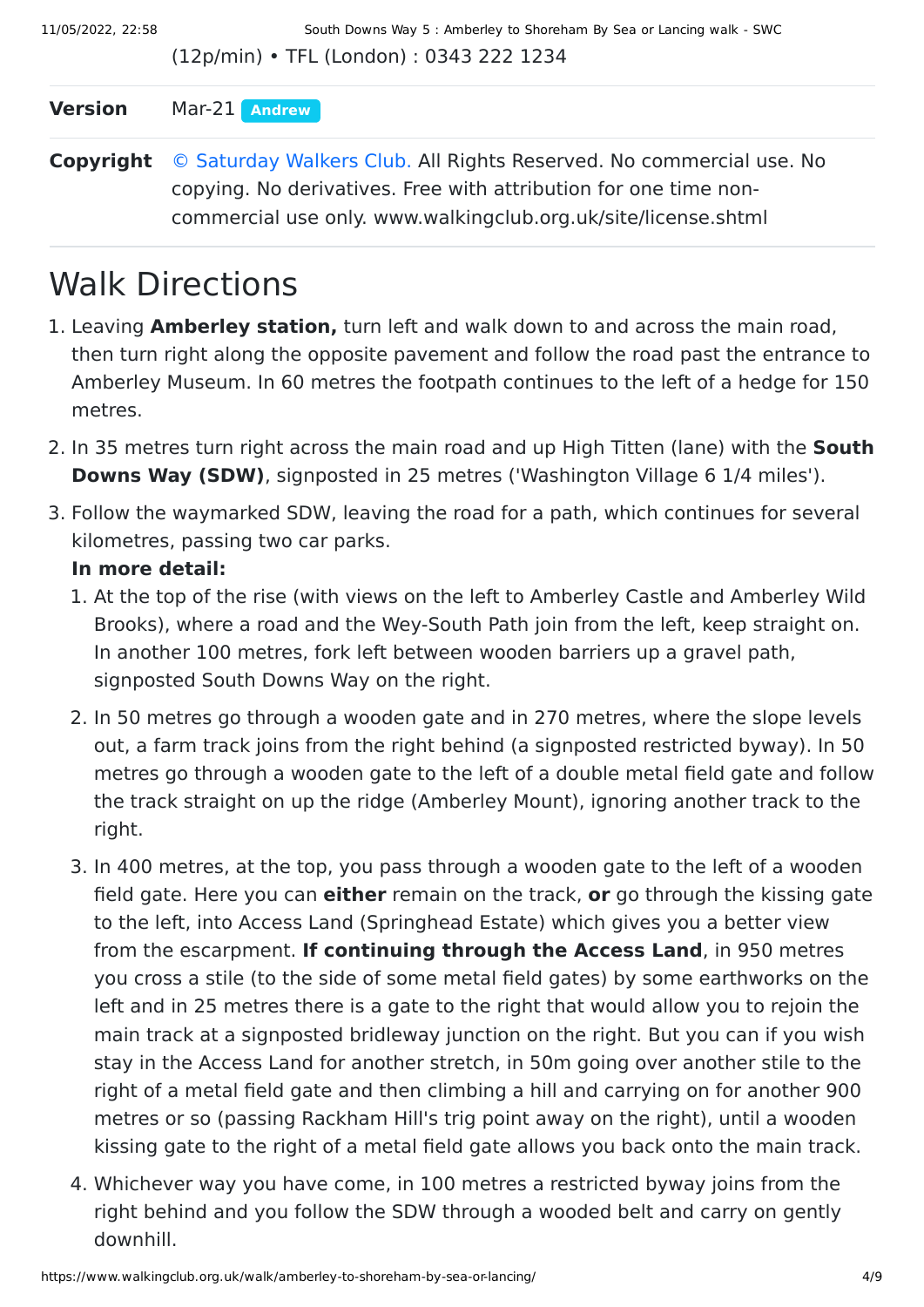- 5. At the bottom of Springhead Hill there are a couple of car parks to the left. Again you can just stay on the SDW over the next long gentle rise (Kithurst Hill, with its top away to the left), eventually descending to another small car park in 1.7 kilometres. **But more rewarding** is to turn left at the end of the first car park past a double metal field gate (where a road comes up the hill to the car parks) and turn right immediately through the second car park to pick up a fenced path in 90 metres at its far end that runs parallel to the SDW you have just left. Follow this for 1 kilometre, and just over the top of the hill, just past a trig point, you get a fine view to the left. To rejoin the SDW stay on the path, with a fence to your right, until it curves right to a road. Turn right on the road and follow it a short way uphill to the car park, and turn left to resume the SDW.
- 4. In another 800 metres you cross a cattle grid, and **[!]** veer left with the SDW along a car wide track, passing to the left of a barn (the more obvious route anyway).
- 5. Just over the brow of the next hill (Barnsfarm Hill), you pass through a gate. In 200 metres more, on the left, there is a car wide path signposted "South Downs Way via A24 bridleway bridge, Washington Village 1 mile".
- 6. Here you have a choice, the main route (shorter, crosses a busy road, no pub), or the Washington alternative (longer and with additional ascent, nice pub, no busy road crossing). Both routes meet up at **Chanctonbury Ring**

### 7. **Option 1) Stay on the SDW**

- 1. Continue straight on along the SDW. Head downhill to the busy A24. Just 50 metres before the final right turn to the crossing point, there is an official SDW **Drinking Water Point** (a tap) on the right. Follow signposts to the crossing point, where there is a wide grassy median, so you can cross safely, in two stages.
- 2. Follow the SDW back up to the ridge again, and onto Chanctonbury Ring.

### 8. **Option 2) The longer 'via Washington' alternative**

- 1. Turn left on the "South Downs Way via A24 bridleway bridge" track.
- 2. Follow the track as it goes over the brow of the hill and down the escarpment, and then bear right with it, initially through trees. It slants down across a big open space as a car wide fenced chalky track. On the far side of this open area fork left along a car wide track down through trees with the signposted SDW.
- 3. At a four-way junction at the bottom of the descent (just after passing Home Farm Cottage on the right), continue in the same direction through a wooded boundary, and turn right at a T-junction just beyond it.
- 4. Cross the A24 on a footbridge, and keep on past the church downhill on a village road (the village is called Washington, but is not named as such here), until you come to a T-junction at the bottom. Turn left and the lunchtime pub, the **Frankland Arms** is in 100 metres or so on the left.
- 5. After lunch, come out of the pub and turn right on the road. In 30 metres, go left over an easily missed stile, and veer right across the field beyond to another stile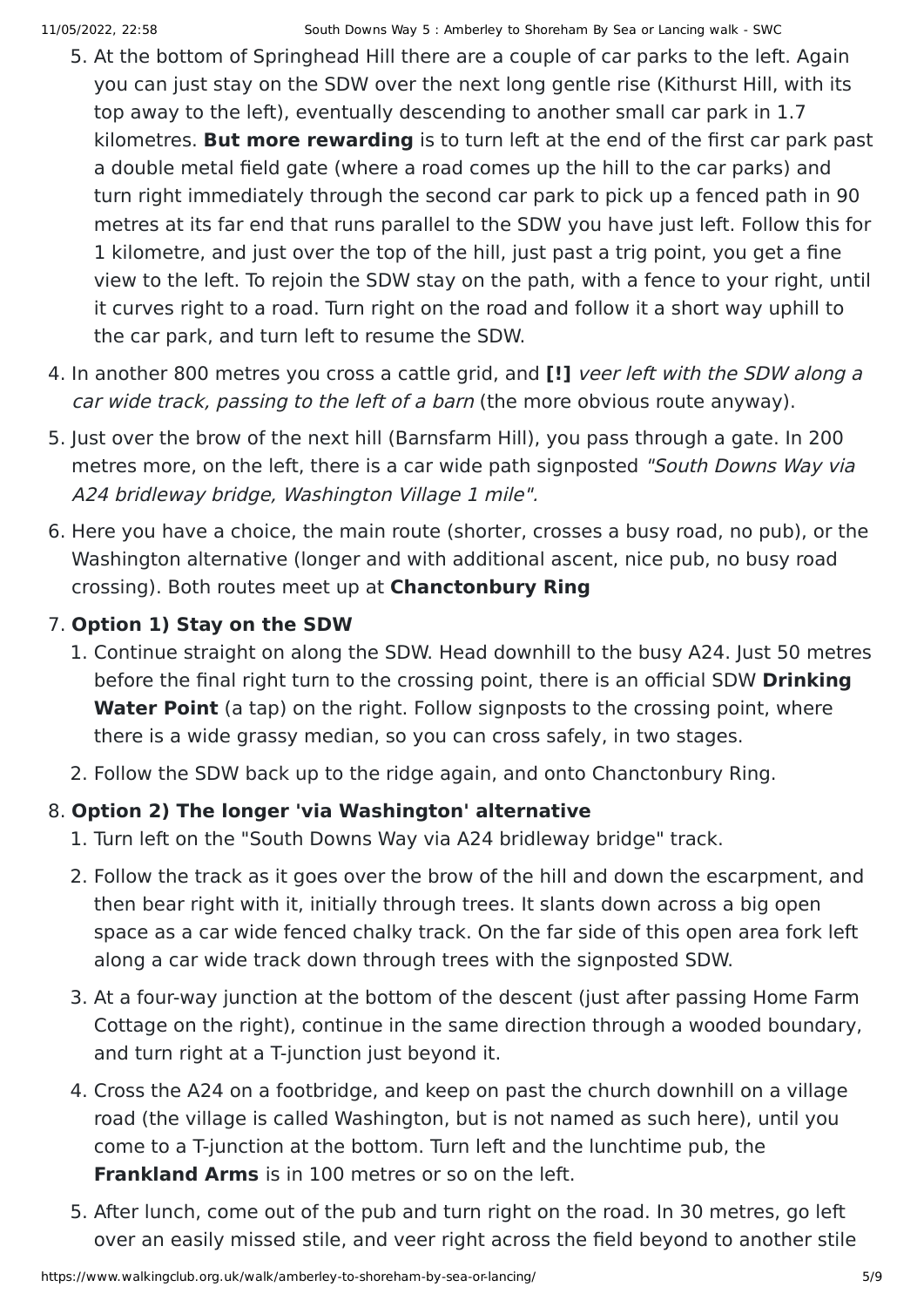in the corner. Carry on along a fenced in path around a field.

- 6. Cross a track, and go over a stile into the next field, and bear right up across it to a stile at the top of the field. Carry on uphill beyond it, and at the far end of this field, cross a stile and turn left into a large field, with the escarpment now visible to your right.
- 7. Keep on along the left hand edge of this field, parallel to the escarpment. Just beyond half way along the next field, by a footpath signpost on the left, bear diagonally right across the field to a metal gate (may be temporary) about 150 metres from its left hand corner.
- 8. Carry on across the next two fields towards some trees. At the far end of this field you reach a gate. Beyond this, go **right** (not straight ahead, which seems more obvious) up a car wide track that starts to climb uphill.
- 9. In 60 metres, take the path that goes left off this track, directly uphill, passing a hollow to your left. The path curves left around the top of the hollow, and flattens out for a while. But it soon starts to climb - relentlessly and steeply - and eventually brings you up to **Chanctonbury Ring**, an ancient hillfort now covered in trees.
- 10. To get back on the South Downs Way, pass to the right of the Ring, and follow the obvious track.

#### 9. **Both Routes continue**

- 10. Follow the SDW past Chanctonbury Ring, and along the ridge. After 3.5 kilometres, the SDW comes down to a road (the track goes up to the road and then veers away again to the right: but you go onto the road, following the SDW sign)
- 11. Cross the road, and take the path parallel to it on the far side, signposted SDW. In 150 metres, there is a concrete track descending to the left, just before a wooden gate to the right of a metal field gate.
- 12. Here you have the option of finishing in Upper Beeding (much shorter, nice pubs, bus to train station)
- 13. **To finish in Upper Beeding:** Turn left here, downhill, along the Monarch's Way. The track becomes a tarmac lane, which leads down to a roundabout in front of **Bramber Castle** (worth a quick look). Cross the roundabout, go east along "The Street" road. Tea options include the **Old Tollgate Hotel** opposite the castle, and pubs slightly further on. Buses (Line 2) go to **Shoreham Station** from stops on the left hand side of the road.
- 14. To carry on with the main walk to Lancing or Shoreham stations, however, ignore the concrete track, and keep on through the gate ahead on the SDW, parallel to the road. In 550 metres you pass through a gate.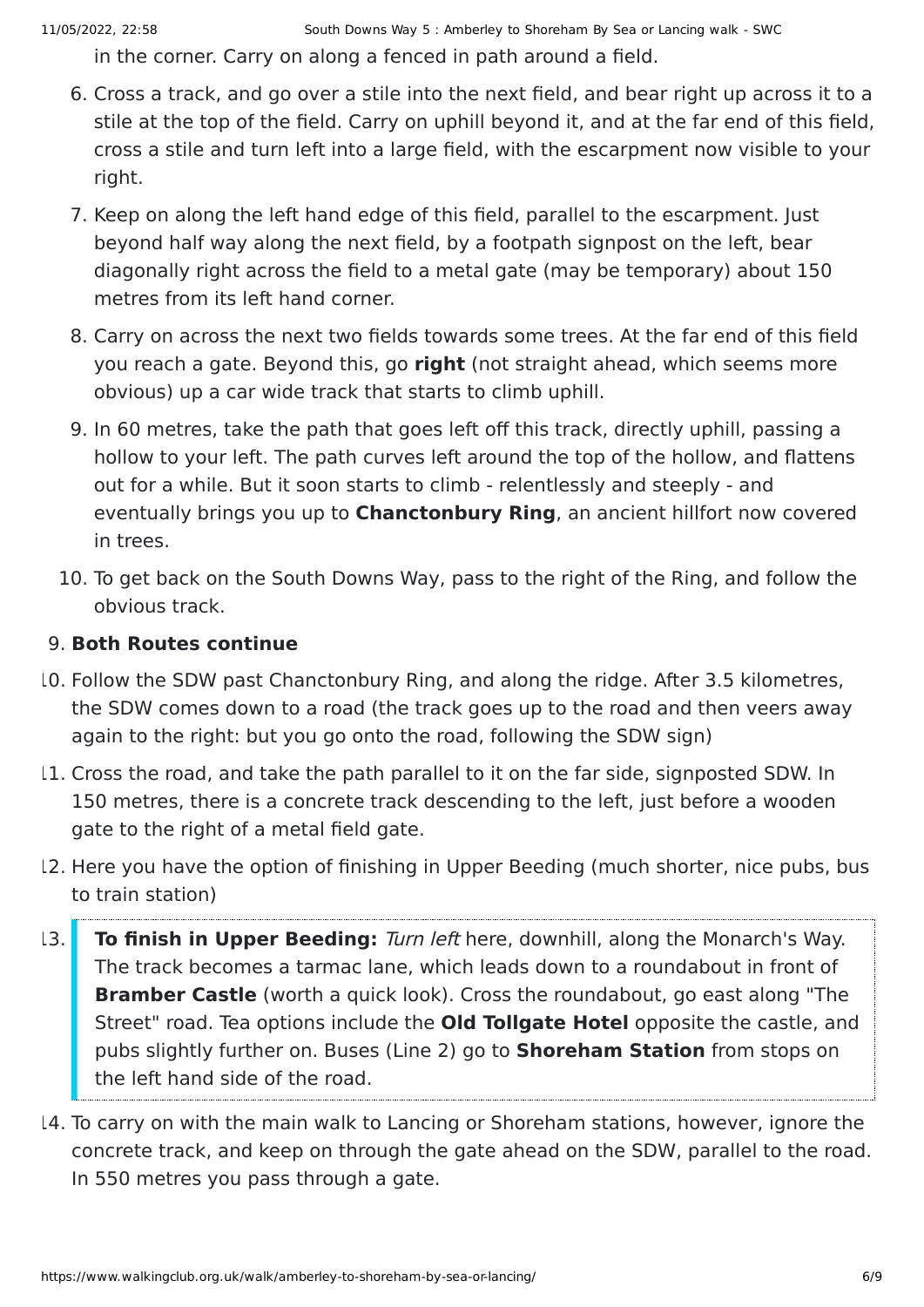- 15. **To finish in Shoreham via the valley:** Turn left through a wooden gate and along a field boundary, soon downhill, following the South Downs Way. Turn right (signed SDW) on a lane at the bottom of the hill. Where the SDW leaves the lane to head for the river, continue on for 50m to visit **St Botolph's Church.** In the middle ages, there was once a major port here!. Retrace your steps, and head down to the river. Turn right and in a few hundred metres turn left over the first footbridge over the river to continue with it now on your right hand side. Now follow a mix and match of the riverside path or former railway paths for 4km into Shoreham. The two paths converge as you go under the A27. You come to the picturesque Old Shoreham Bridge, now pedestrian. Turn right across the bridge over the river and on the far side turn left along a signposted footpath that takes you out along a concrete wall along a gravel path, soon on top of the new seawall along the River Adur estuary to your left. Continue below at "Valley Route rejoins".
- 16. **Here you leave the South Downs Way.** Carry straight on along the grassy verge (a signposted public bridleway) and in 120 metres continue in the same direction through a small car park and a wooden gate (with a "Private Field" sign) where the road turns right. You continue along a field edge, with a fence on the left which gently curves to the right (your direction 170°). Halfway along the field in 170 metres go through a metal field gate to join a fenced car wide track running along the left hand side of the field.
- 17. Follow the fenced path down through a valley towards the hill ahead (Steep Down) and eventually to the car park marked on the OS map.

#### **In more detail:**

- 1. In 350 metres go through a wooden gate to the right of a metal field gate and keep straight on, heading towards the large rounded hill ahead (Steep Down) on a car wide track.
- 2. In 400 metres, at the hill, continue in the same direction at a signposted four-way junction, and in 40 metres keep to the left of it along the signposted Restricted Byway (unless you want to go over the top along the Public Bridleway), and simply keep straight on along this track for another 2 kilometres as it follows a ridge downwards and then up towards a hill (Lancing Ring) crowned with rather scrubby woods.
- 3. Some distance beyond the brow of the hill (just after passing two metal field gates in quick succession), you come to a fork marked by a signpost by a car park on the right.
- 18. Here you have 2 options finish at Lancing (shorter, 1.5 kilometres, urban road walking), or Shoreham-by-Sea (longer, about 3 kilometres, more interesting, chance to swim)
- 19. **To Finish at Lancing Station:** Fork right at the signpost with the Restricted Byway. You soon come to houses and need to make your way more or less in a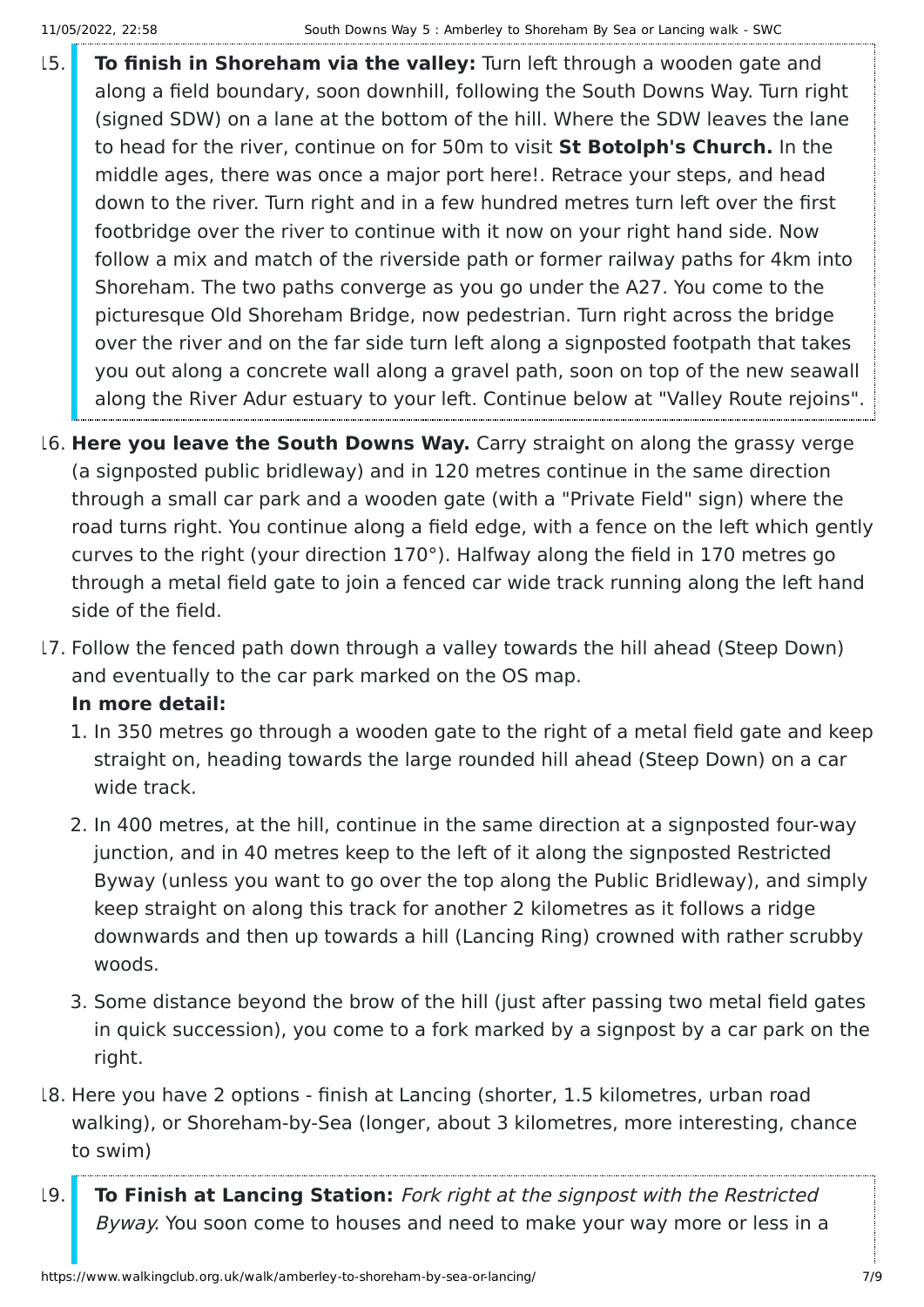straight line through the town (due south) for about 1.5 kilometres to the station. Continue south, past the station, for a beach.

- 20. To continue the main walk towards Shoreham Station, *fork left* at the signpost with the Public Bridleway.
- 21. Follow the path as it curves left towards Lancing College (a famous private school). In 400 metres fork left along the fence, ignoring a right turning public footpath (as per a signpost 30 metres away in the trees). In 300 metres the path joins a tarmac drive (leading to a house on the right). Carry on in the same direction, but when the drive turns sharp right in 180 metres (as a signposted Public Footpath), keep on down a car wide track (a signposted bridleway) that passes a house and narrows to a path.
- 22. Eventually this brings you to a tarmac drive, leading to Lancing College on the left. Turn right here, passing houses on the right. In 300 metres you come to a T-junction and turn right. In 100 metres, this road comes to a dead end, and you pass through a hedge gap to emerge on the A27 dual carriage way. Turn left along a tarmac path along its edge.
- 23. Cross the A27 at the traffic lights, and go down the dead end Old Shoreham Road on the far side.
- 24. You pass the lane leading to Shoreham Airport on the right and keep on down the road. In 100 metres ignore another tarmac lane to the right, but just beyond it **[!]** turn right on a signposted footpath that takes you out along a concrete wall along a gravel path, soon on top of the new seawall along the River Adur estuary to your left. **[Valley Route rejoins]** This eventually brings you under the railway bridge: beyond it turn left with the path and in 130 metres continue alogn a garvel, then tarmac drive to the right of a playground to eventually emerge onto a busy road.
- 25. Turn left on the road and over Norfolk Bridge over the Adur. On the far side, turn right along **Shoreham High Street**.
- 26. Continue along it until the 6th road on the left, **East Street**.
- 27. **For the beach:** , go right across the harbour footbridge opposite East Street. Beyond the bridge, turn left for a short while and then right before the pub. Note that there is a convenience store to the left on the road down to the beach that sells hot coffee and cakes and is open late.
- 28. To continue to **Shoreham Station**, turn left into East Street.

[© Saturday Walkers Club.](https://www.walkingclub.org.uk/site/license.shtml) All Rights Reserved. No commercial use. No copying. No derivatives. Free with attribution for one time non-commercial use only. www.walkingclub.org.uk/site/license.shtml